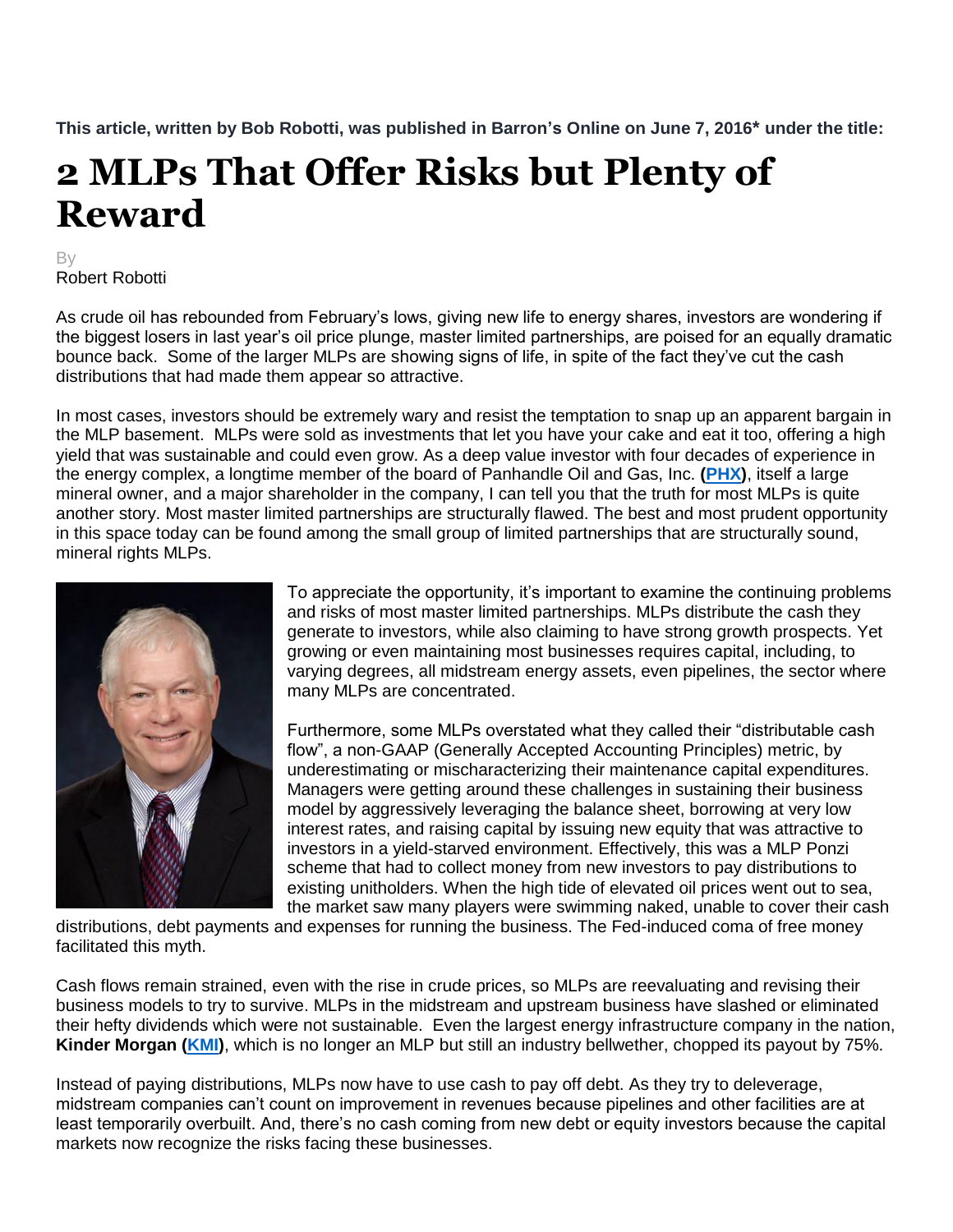The master limited partnerships still standing that do not face a cash squeeze are those requiring no substantial reinvestment in their operations, the model for mineral rights master limited partnerships, which own the rights to exploit the oil and gas beneath their territory. Unlike the capital intensive businesses that predominate in the oil patch, mineral rights MLPs are essentially tollbooth operators who collect fees by leasing their rights to explore, drill and extract oil and gas for a finite period of time. It's a cash flow generating business with minimal balance sheet debt, a structure well suited for the pass-through MLP model that distributes earnings to unitholders. The mineral rights companies didn't leverage themselves in the fat times, so there's no need to expend cash deleveraging today.

The largest of the mineral MLPs is **Black Stone Minerals, L.P. [\(BSM\)](http://finance.yahoo.com/q?s=BSM&ql=0)**, which came public last May. The units paid an annual distribution of \$1.05 over the past four quarters for a yield of 6.8%. Beginning this quarter, the annual distribution is scheduled to rise by 10 cents per unit each year for the next three years, as specified in the offering. Given the tollbooth nature of Black Stone's business and the fact that the company has minimal debt, the distribution and the underlying business appear secure. Technological improvements in fracking technology mean the company is sitting on an asset base which is primed to be developed and monetized over the next decade rather than depleted, again, at no required capital cost to the mineral company. And, if interest rates increase, even gradually, commodity prices, like oil, will likely move higher, which would also benefit Black Stone.

For long term investors willing to take advantage of the price discount that can come with limited liquidity, a small cap mineral resources Master Limited Partnership also worth considering is **Dorchester Minerals [\(DMLP\)](http://finance.yahoo.com/q?s=dmlp&ql=0)**, which carries no debt and yields 5.8%. More than 30 percent of its reserves and minerals are in the oil rich Permian Basin. Both Dorchester and Black Stone stand to benefit if the price of natural gas continues rebounding after hitting a multi-year low in early March.

Granted, the volatility in natural gas and crude oil can shake the price of mineral resources units, so these are best suited for those with a long-term horizon. But such investments are hard to find in today's market: bondlike instruments that offer a high yield, minimal debt, and a play on commodity prices that are still historically depressed.

It's important to consider another factor that distinguishes Black Stone and Dorchester Minerals from other master limited partnerships. In most MLPs, general partners who manage the partnership receive "incentive distribution rights" when an MLP is issued. This gives the general partners the right to a rising share of cash distributions as distribution benchmarks for the limited partners are reached. General partner distributions usually start at 2 percent of cash flow and rise to 50 percent, presenting a temptation for general partners to raise distributions by more than the underlying business can afford. Black Stone Minerals and Dorchester Minerals have no such incentive distribution rights, giving further assurance their managements will operate with prudence.

In our low interest rate world, investors can easily be attracted by high yields, as they are focused on getting a return on their money. But what's even more important, particularly when considering MLPs, is ensuring that they will receive a return *of* their money. With that in mind, mineral rights companies are by far the best alternative for investors seeking income from MLPs.

*Robert Robotti is president of Robotti & Company Advisors, a money-management firm based in New York. Currently, he personally or his firm have positions in shares of* Panhandle Oil and Gas, Inc., *Black Stone Minerals, and Dorchester Minerals.* 

*The attached article is included for purposes of providing you with some background about Robert Robotti and, by inference, Robotti & Company, LLC and/or Robotti & Company Advisors, LLC. This is not an offer to you to establish an account with Robotti & Company, LLC and/or Robotti & Company Advisors, LLC and/or any affiliate thereof or personal investment advice. The views expressed are that of Robert Robotti personally, and not*